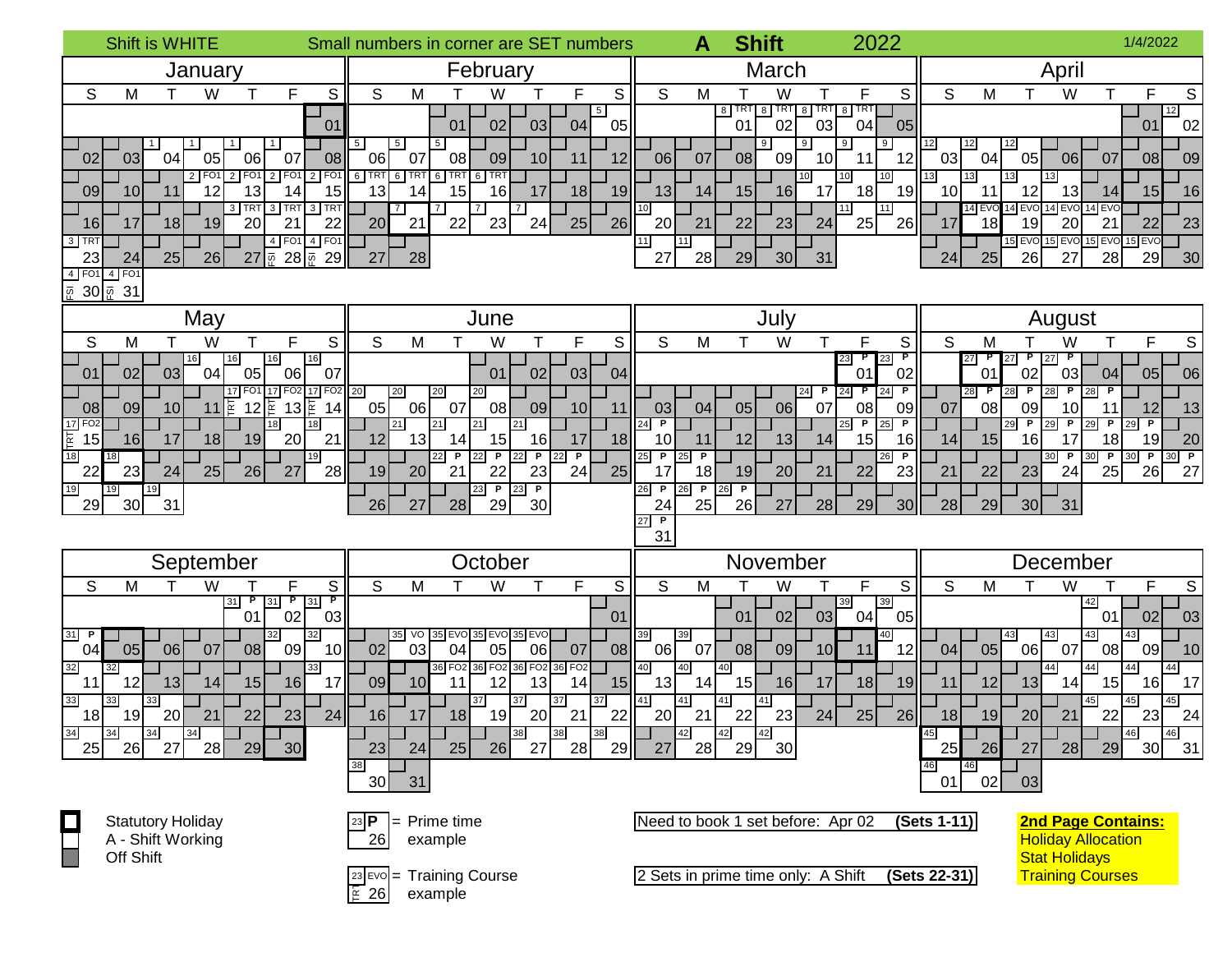| Year              | In.       | Sets/       |                    |                  |  |    |
|-------------------|-----------|-------------|--------------------|------------------|--|----|
| <b>Hired</b> Year |           | <b>Rnd</b>  | $\bar{\mathbf{e}}$ |                  |  | ശ് |
| $-97$             | 26+       | $3 - 3 - 4$ |                    | $28 + 12 = 40$   |  | 10 |
| $'98 - '04$       | $19 - 25$ | $3 - 3 - 3$ |                    | $24 + 12 = 36$   |  | 9  |
| $'05 - '09$       | $14 - 18$ | $2 - 3 - 3$ |                    | $20 + 12 = 32$ - |  | 8  |
| $'10-13$          | $10 - 13$ | $2 - 3 - 2$ |                    | $16 + 12 = 28$   |  |    |
| $'14-'17$         | $6-9$     | $2 - 2 - 2$ |                    | $12 + 12 = 24$   |  | 6  |
| $'18 - 21$        | $2 - 5$   | $2 - 2 - 1$ |                    | $08 + 12 = 20$   |  | 5  |

## **A Shift**

|                   | <b>STATUTORY HOLIDAYS</b>             |                  |                         |  |  |  |
|-------------------|---------------------------------------|------------------|-------------------------|--|--|--|
| Jan 01            | <b>New Years</b>                      |                  | Aug 01 BC Day           |  |  |  |
| Feb <sub>21</sub> | <b>Family Dav</b>                     |                  | Sep 05 Labour Day       |  |  |  |
| Apr 15            | Good Friday                           |                  | Sep 30 Truth & Rec. Day |  |  |  |
| Apr 18            | <b>Easter Mondav</b>                  |                  | Oct 10 Thanksgiving     |  |  |  |
| <b>May 23</b>     | Victoria Day                          |                  | Nov 11 Rememb. Day      |  |  |  |
| <b>Jul 01</b>     | Canada Dav                            |                  | Dec 25 Christmas        |  |  |  |
|                   |                                       |                  | Dec 26 Boxing Day       |  |  |  |
|                   | SD#36 Spring Break<br>Mar 14 - Mar 25 |                  |                         |  |  |  |
|                   | Dec 19 - Dec 30                       | SD#36 Xmas Break |                         |  |  |  |

| <b>TRAINING COURSES</b>      | A - Shift   |
|------------------------------|-------------|
| EVO-a                        | Apr 18 - 21 |
| $2$ EVO-b(C1)                | Apr 26 - 29 |
| IEVO-b(C2)                   | Oct 03 - 06 |
| 4 FO100-C1                   | Jan 12 - 15 |
| 5                            |             |
| 6                            |             |
| FO <sub>100</sub> Admin<br>7 | Jan 28 - 31 |
| <b>IFO200-C1</b>             | May 12 - 15 |
| <b>IFO200-C2</b>             | Oct 11 - 14 |
| 10                           |             |
| 11                           |             |
| 12 <b>FSI</b>                | Jan 28 - 31 |
| 13                           |             |
| 14                           |             |
| 15 TRT/High Angle            | Jan 20 - 23 |
| 16 TRT/Con Space             | Feb 13 - 16 |
| 17 TRT/Trench Rescue         | Mar 01 - 04 |
| 18 TRT/Water&Tower           | May 12 - 15 |
| 19                           |             |
| 20                           |             |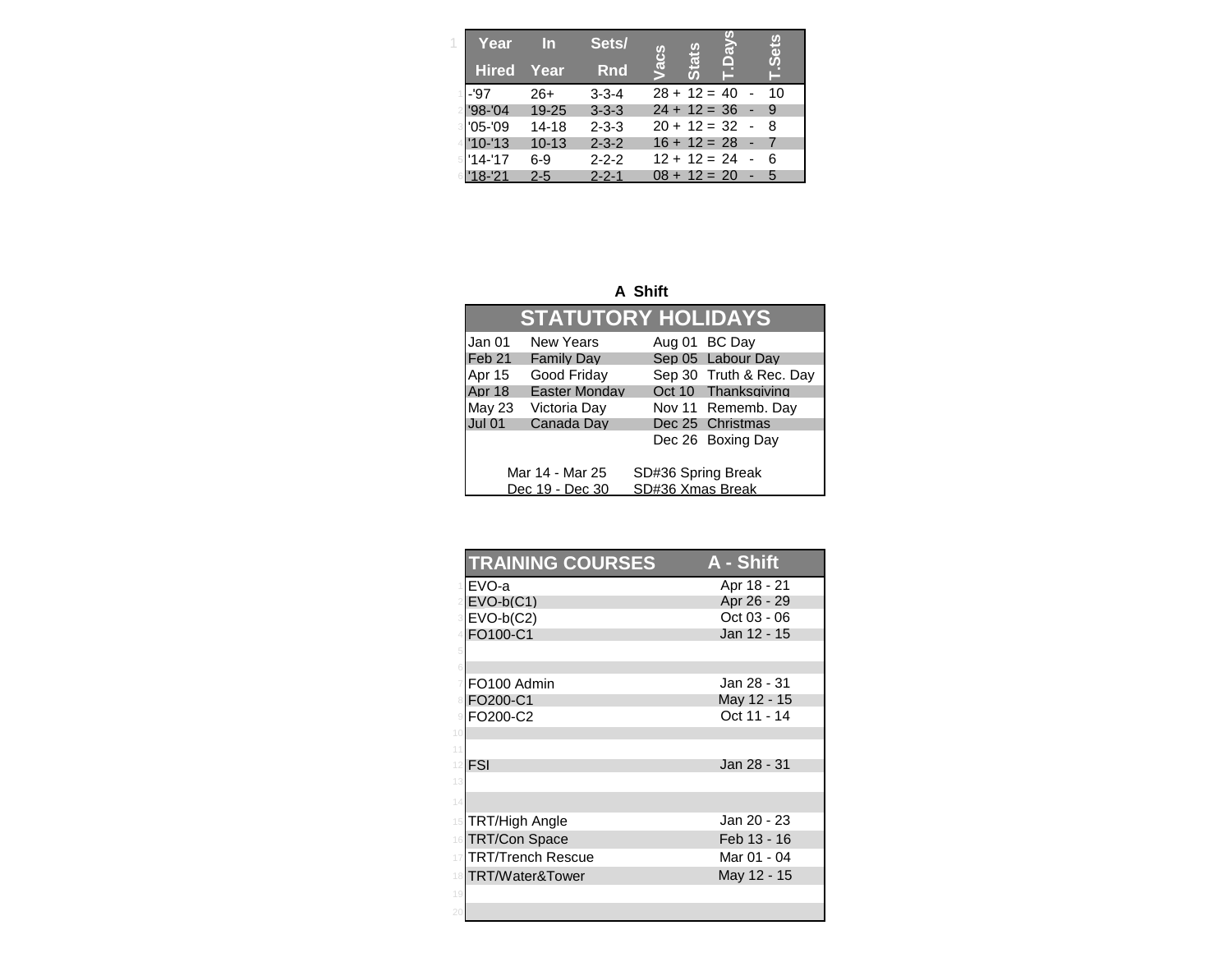| <b>Shift is WHITE</b>                                                                                                                                                                                                                                                                                                                                 | Small numbers in corner are SET numbers                                                                                                                                                                                                                                                                                                           | 2022<br><b>Shift</b><br>B                                                                                                                                                                                                                                                                                                      | 1/6/2022                                                                                                                                                                                                                                                                    |
|-------------------------------------------------------------------------------------------------------------------------------------------------------------------------------------------------------------------------------------------------------------------------------------------------------------------------------------------------------|---------------------------------------------------------------------------------------------------------------------------------------------------------------------------------------------------------------------------------------------------------------------------------------------------------------------------------------------------|--------------------------------------------------------------------------------------------------------------------------------------------------------------------------------------------------------------------------------------------------------------------------------------------------------------------------------|-----------------------------------------------------------------------------------------------------------------------------------------------------------------------------------------------------------------------------------------------------------------------------|
| January                                                                                                                                                                                                                                                                                                                                               | February                                                                                                                                                                                                                                                                                                                                          | March                                                                                                                                                                                                                                                                                                                          | April                                                                                                                                                                                                                                                                       |
| S<br>W<br>F<br>S<br>M<br>Т<br>01<br>1 FO1<br>$1$ FO1<br>05<br>07<br> 08 <br>06<br>02<br>03<br>04<br>1 FO1<br>$2 \mid$<br>09<br>13<br>14<br>15<br>101<br>11<br>12<br>3 TRT<br>19<br>20<br>16<br>18<br>21<br><b>TRT</b><br><b>TRT</b><br>$3$ TRT<br>23<br>29<br>24<br>25<br>26<br>28<br>27<br>$\overline{4}$<br>$\overline{4}$<br>30 <sub>l</sub><br>31 | S<br>S<br>F<br>M<br>w<br>05<br>02<br>03<br>04<br>01<br>5 FO1<br>FO <sub>1</sub><br>$5$ FO1<br>$06\sqrt{5}$ 07 $\sqrt{5}$<br>$\overline{08}$ $\overline{5}$<br>09 $\frac{1}{2}$<br>12<br>10 <sup>1</sup><br>11<br>6 TRT<br>$6$ TRT $6$ TRT $6$ TRT<br>18<br>15<br>19<br>13<br>16<br>14<br>17<br>25<br>26<br>22<br>23<br>24<br>20<br>21<br>27<br>28 | S<br>S<br>M<br>W<br>$8$ TRT $8$ TRT<br>$8$ TRT<br>02<br>03<br>04<br>05<br>01<br>8 TRT<br>9<br>06<br>07<br>08<br>09<br>10<br>11<br>12<br>9<br>9<br>10<br>14<br>15<br>16<br>17<br>18<br>19<br>13<br>10 <sup>1</sup><br>22<br>23<br>24<br>25<br>26<br>20<br>21<br>11<br>11<br>11<br>11<br>28<br>29<br>30 <sup>1</sup><br>31<br>27 | $\mathsf{S}$<br>W<br>S<br>М<br>F<br>02<br>01<br>09<br>03<br>06<br>08<br>04<br>05<br>07<br>13<br>16<br>13<br>10<br>12<br>14<br>15<br>11<br>14 EVO 14 EVO 14 EVO 14 EVO<br>22<br>17<br>18<br>19<br>20<br>21<br>23<br>15<br>15<br>15<br>30<br>24<br>25<br>27<br>28<br>29<br>26 |
| May                                                                                                                                                                                                                                                                                                                                                   | June                                                                                                                                                                                                                                                                                                                                              | July                                                                                                                                                                                                                                                                                                                           | August                                                                                                                                                                                                                                                                      |
| S<br>S<br>W<br>M<br>F                                                                                                                                                                                                                                                                                                                                 | S<br>F<br>S<br>M<br>W                                                                                                                                                                                                                                                                                                                             | S<br>W<br>S<br>M                                                                                                                                                                                                                                                                                                               | S<br>S<br>W<br>F<br>м                                                                                                                                                                                                                                                       |
| 16<br>15<br>16<br>07<br>06<br>01<br>03<br>04<br>05<br>02                                                                                                                                                                                                                                                                                              | 19<br>04<br>02<br>03<br>01                                                                                                                                                                                                                                                                                                                        | $\overline{\phantom{a}}$<br>23<br>23<br>02<br>01                                                                                                                                                                                                                                                                               | 27<br>06<br>03<br>05<br>01<br>02<br>04                                                                                                                                                                                                                                      |
| 17 TRT<br>16<br>08<br>09<br>12<br>13<br>10<br>11<br>14<br>17 TRT<br>17 TRT<br>17 TRT<br>19<br>20<br>21<br>15<br>16<br>18<br>17<br>25<br>27<br>28<br>22<br>24<br>26<br>23<br>19<br>19<br>29<br>30<br>31                                                                                                                                                | 20<br>20<br>07<br>08<br>06<br>09<br>05<br>10 <sup>1</sup><br>11<br>12<br>15<br>17<br>18<br>13<br>14<br>16<br>P<br>$\overline{\phantom{a}}$<br>24<br>25<br>19<br>20<br>21<br>22<br>23<br>22<br>28<br>26<br>27<br>29<br>30                                                                                                                          | $\overline{P}$<br>24<br>04<br>06<br>07<br>08<br>09<br>03<br>05<br>P<br>P<br>P<br>24<br>12<br>13<br>14<br>15<br>16<br>11<br>10<br>P<br>25<br>22<br>23<br>19<br>20<br>21<br>18<br>17<br>$\blacksquare$<br>P.<br>P.<br>P<br>26<br>26<br>26<br>28<br>25<br>26<br>29<br>30 <sup>°</sup><br>27<br>24                                 | P<br>P.<br>P<br>28<br>P<br>28<br>28<br>07<br>08<br>13<br>09<br>10<br>11<br>12<br>P<br>P<br>20<br>14<br>15<br>18<br>16<br>17<br>19<br>$30$ P<br>P<br>27<br>21<br>22<br>23<br>24<br>25<br>26<br>$\overline{P}$<br>28<br>29<br>31<br>30 <sup>1</sup>                           |
|                                                                                                                                                                                                                                                                                                                                                       |                                                                                                                                                                                                                                                                                                                                                   | 31                                                                                                                                                                                                                                                                                                                             |                                                                                                                                                                                                                                                                             |
| September<br>T                                                                                                                                                                                                                                                                                                                                        | October                                                                                                                                                                                                                                                                                                                                           | November<br>S<br>F                                                                                                                                                                                                                                                                                                             | December<br>S                                                                                                                                                                                                                                                               |
| S<br>S<br>M<br>W<br>F<br>$31$ P<br>03<br>01<br>02<br>P<br>31<br>07<br>08<br>06<br>09<br>04<br>05<br>10<br>16<br>17<br>15<br>131<br>14<br>11<br>12<br>18<br>20<br>21<br>22<br>23<br>24<br>19                                                                                                                                                           | S<br>F<br>M<br>W<br>S<br>01<br>35 EVC<br>35 EVC<br>35 EVO<br>35 EVO<br>04<br>05<br>06<br>07<br>02<br>03<br>08<br>36 FO <sub>2</sub><br>36 FO <sub>2</sub><br>36 FO <sub>2</sub><br>09<br>14<br>10<br>11<br>12<br>15<br>13<br>36 FO <sub>2</sub><br>18<br>19<br>20<br>22<br>16<br>21<br>17                                                         | S<br>M<br>W<br>38<br>05<br>02<br>03<br>01<br>04<br>07<br>08<br>06<br>09<br>10<br>12<br>11<br>40<br>40<br>19<br>14<br>15<br>17<br>18<br>13<br>16<br>26<br>20<br>21<br>22<br>23<br>25<br>24                                                                                                                                      | $\mathbb S$<br>M<br>W<br>F<br>42<br>42<br>03<br>02<br>01<br>05<br>07<br>08<br>10<br>04<br>06<br>09<br>44<br>44<br>17<br>12<br>11<br>13<br>14<br>15<br>16<br>18<br>19<br>23<br>24<br>20<br>21<br>22<br>45<br>45<br>45                                                        |
| $\begin{array}{ c c c }\n\hline\n & 27 & 28\n\end{array}$<br>$\frac{4}{1}$ 29 $\frac{34}{1}$ 30<br>26<br>25<br><b>Statutory Holiday</b><br><b>B</b> - Shift Working<br>Off Shift                                                                                                                                                                      | 37<br>25<br>$26$ 27<br>28<br>29<br>23<br>24<br>38<br>38<br>30 <sup>°</sup><br>31<br>$23$ $\overline{P}$<br>$=$ Prime time<br>26<br>example<br><b>Training Course</b><br>$\frac{23}{\frac{52}{12}}$ = 26<br>example                                                                                                                                | 27<br>28<br>29<br>30 <sup>°</sup><br>Need to book 1 set before: Apr 04<br>2 Sets in prime time only: B Shift                                                                                                                                                                                                                   | 25<br>26<br>27<br>28<br>29<br>$30\vert$ 31<br>01<br>02<br>03<br>(Sets 1-11)<br><b>2nd Page Contains:</b><br><b>Holiday Allocation</b><br><b>Stat Holidays</b><br><b>Training Courses</b><br>(Sets 22-31)                                                                    |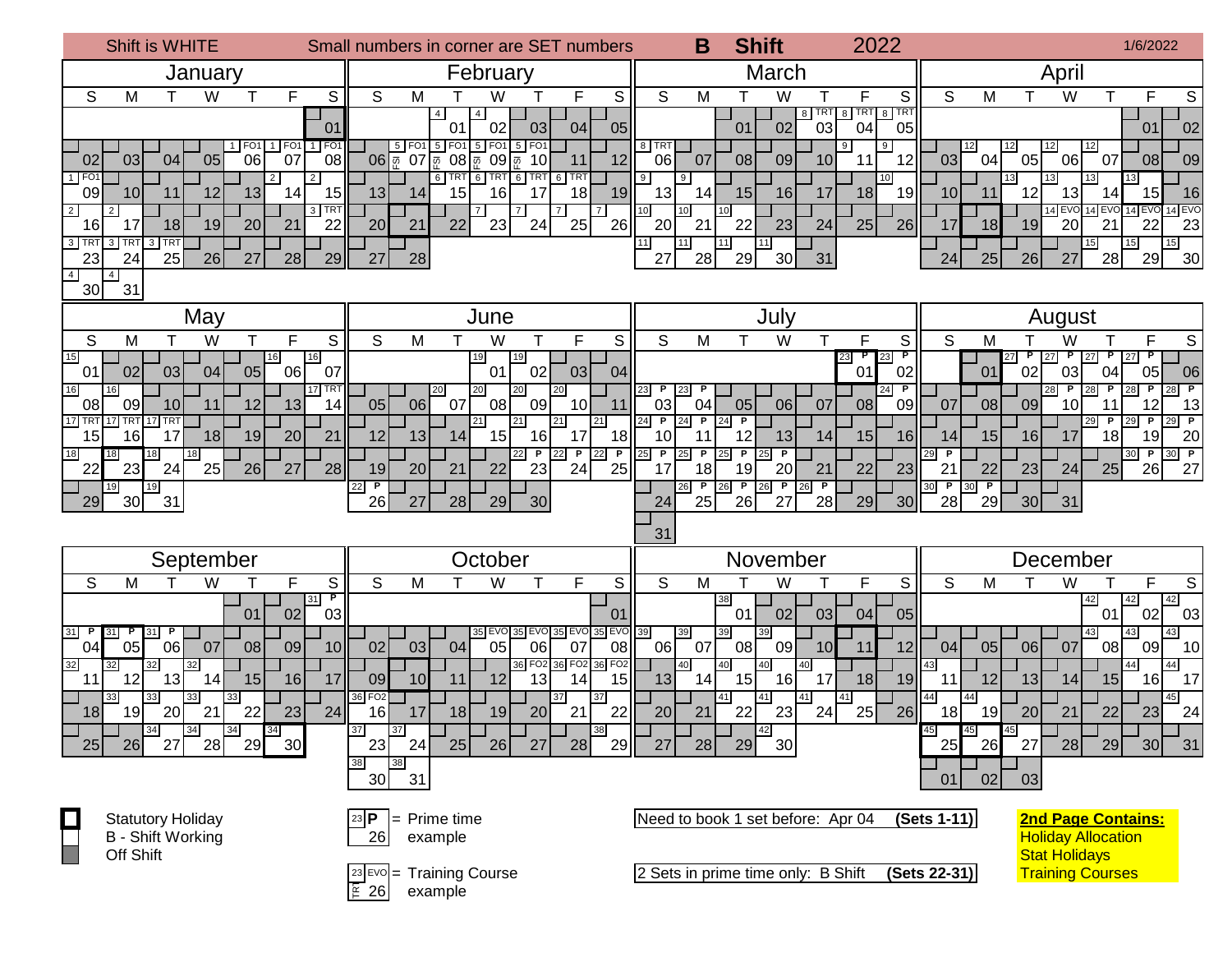| Year              | 4n        | Sets/       | ပ္ပ        |                  |  |    |
|-------------------|-----------|-------------|------------|------------------|--|----|
| <b>Hired</b> Year |           | <b>Rnd</b>  | <u>ie/</u> |                  |  | Φ  |
| $-97$             | $26+$     | $3 - 3 - 4$ |            | $28 + 12 = 40$   |  | 10 |
| $'98 - '04$       | $19 - 25$ | $3 - 3 - 3$ |            | $24 + 12 = 36$   |  | 9  |
| $'05 - 09$        | $14 - 18$ | $2 - 3 - 3$ |            | $20 + 12 = 32$ - |  | 8  |
| $'10-13$          | $10 - 13$ | $2 - 3 - 2$ |            | $16 + 12 = 28$   |  |    |
| $'14-'17$         | 6-9       | $2 - 2 - 2$ |            | $12 + 12 = 24$   |  | 6  |
|                   | $2 - 5$   | $2 - 2 - 1$ |            | $08 + 12 = 20$   |  | 5  |

## **B Shift**

|                                       | <b>STATUTORY HOLIDAYS</b> |                  |                         |  |  |
|---------------------------------------|---------------------------|------------------|-------------------------|--|--|
| Jan 01                                | New Years                 |                  | Aug 01 BC Day           |  |  |
| Feb <sub>21</sub>                     | <b>Family Dav</b>         |                  | Sep 05 Labour Day       |  |  |
| Apr 15                                | Good Friday               |                  | Sep 30 Truth & Rec. Day |  |  |
| Apr 18                                | <b>Easter Mondav</b>      |                  | Oct 10 Thanksgiving     |  |  |
| May 23                                | Victoria Day              |                  | Nov 11 Rememb. Day      |  |  |
| <b>Jul 01</b>                         | Canada Day                |                  | Dec 25 Christmas        |  |  |
|                                       |                           |                  | Dec 26 Boxing Day       |  |  |
| SD#36 Spring Break<br>Mar 14 - Mar 25 |                           |                  |                         |  |  |
|                                       | Dec 19 - Dec 30           | SD#36 Xmas Break |                         |  |  |

|                | <b>TRAINING COURSES</b> | B - Shift   |
|----------------|-------------------------|-------------|
|                | EVO-a                   | Apr 20 - 23 |
|                | $2$ EVO-b(C1)           | Apr 20 - 23 |
|                | SEVO-b(C2)              | Oct 05 - 08 |
|                | FO100-C1                | Jan 06 - 09 |
| 5              |                         |             |
| 6              |                         |             |
| 7              | FO100 Admin             | Feb 07 - 10 |
| 8              | FO200-C1                |             |
| $\overline{9}$ | FO200-C2                | Oct 13 - 16 |
| 10             |                         |             |
| 11             |                         |             |
| 12             | IFSI                    | Feb 07 - 10 |
| 13             |                         |             |
| 14             |                         |             |
|                | 15 TRT/High Angle       | Jan 22 - 25 |
|                | 16 TRT/Con Space        | Feb 15 - 18 |
|                | 17 TRT/Trench Rescue    | Mar 03 - 06 |
|                | 18 TRT/Water&Tower      | May 14 - 17 |
| 19             |                         |             |
| 20             |                         |             |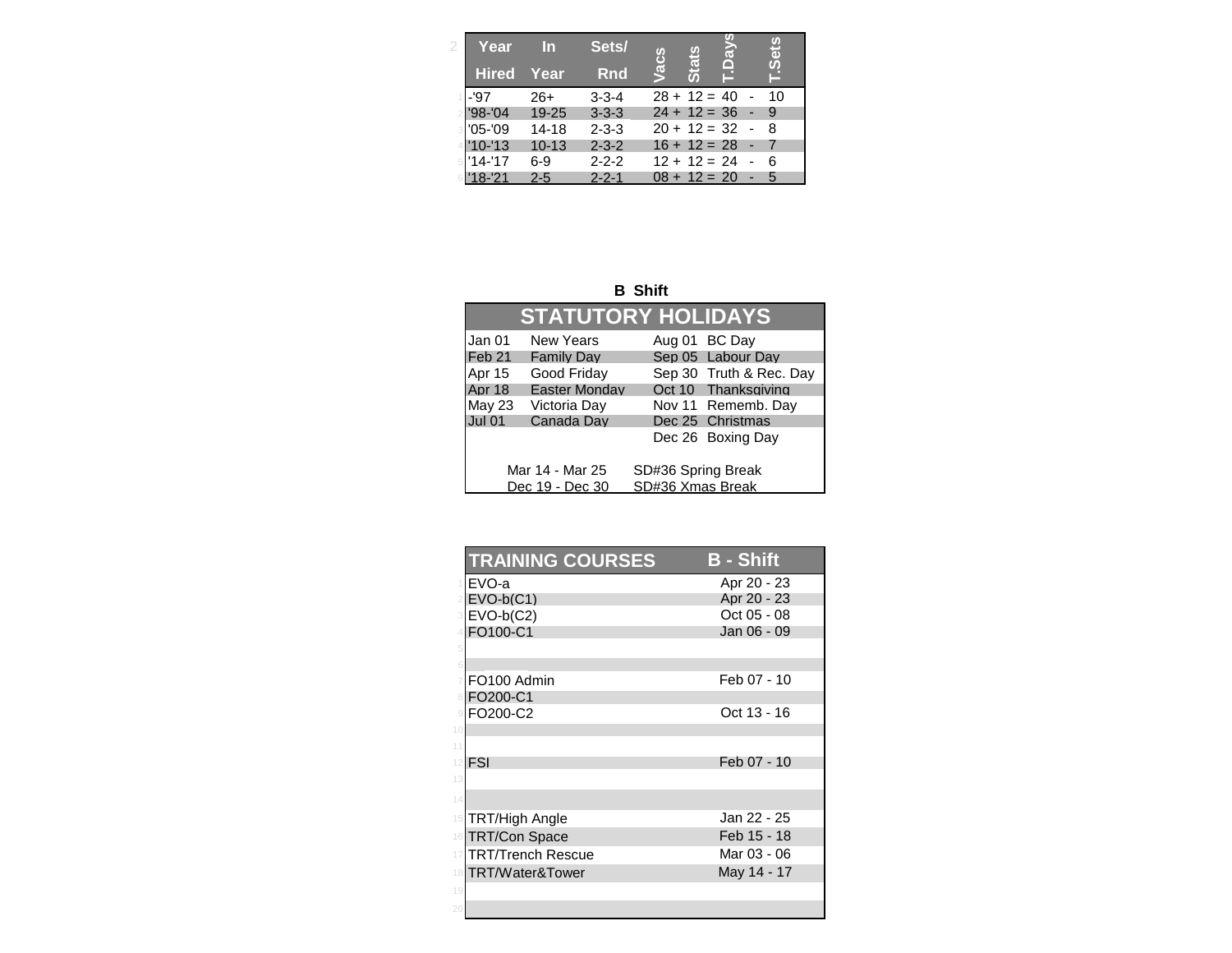| Shift is WHITE                                                                                                                                                                                                           |                                                       | Small numbers in corner are SET numbers                                                                                                                                                                                                                                                                                                 | C                                                            | <b>Shift</b>                                                                                                                  | 2022                                                                                                           |                                                                                                                                                      | 1/8/2022                                                                                                                                                                            |
|--------------------------------------------------------------------------------------------------------------------------------------------------------------------------------------------------------------------------|-------------------------------------------------------|-----------------------------------------------------------------------------------------------------------------------------------------------------------------------------------------------------------------------------------------------------------------------------------------------------------------------------------------|--------------------------------------------------------------|-------------------------------------------------------------------------------------------------------------------------------|----------------------------------------------------------------------------------------------------------------|------------------------------------------------------------------------------------------------------------------------------------------------------|-------------------------------------------------------------------------------------------------------------------------------------------------------------------------------------|
| January                                                                                                                                                                                                                  |                                                       | February                                                                                                                                                                                                                                                                                                                                |                                                              | March                                                                                                                         |                                                                                                                |                                                                                                                                                      | April                                                                                                                                                                               |
| S<br>W<br>F<br>M<br>07<br>02<br>03<br>04<br>05<br>06                                                                                                                                                                     | S<br>01<br>08                                         | S<br>S<br>M<br>F<br>W<br>4 FO1 4 FO1 4 FO1<br>$4$ FO1<br>$\bar{p}$ 01 $\bar{p}$ 02 $\bar{p}$ 03 $\bar{p}$ 04<br>05<br>5<br>5 <sup>5</sup><br>08<br>06<br>07<br>09<br>10I<br>12 I<br>11                                                                                                                                                  | S<br>M<br>8 TRT<br>8 TRT<br>07<br>06                         | W<br>02<br>03<br>01<br><b>TRT</b><br>8 <sup>1</sup><br>08<br>09<br>10                                                         | F<br>S<br>$8$ TRT<br>05<br>04<br>12<br>11                                                                      | S<br>M<br>03<br>05<br>04                                                                                                                             | S<br>W<br>11<br> 02 <br>01<br>09<br>06<br>08<br>07                                                                                                                                  |
| $\vert$ 1<br>09<br>10<br>12<br>13<br>14<br>11<br>2 FO1<br>$2$ FO1<br>$2$ FO1<br>2 FO1<br>16<br>19<br>20<br>21<br>17<br>18<br>$3$ TRT $3$ TRT<br>3 TRT<br>$3$ TRT<br>28<br>23<br>25<br>26<br>27<br>24                     | 15<br>22<br>29                                        | $6$ TRT<br>$6$ TRT<br><b>TRT</b><br>6<br>13<br>15<br>18<br>19<br>14<br>16<br>17<br>$6$ TRT<br>21<br>22<br>24<br>25<br>20<br>23<br>26<br>$\overline{7}$<br>$\overline{7}$<br>28<br>27                                                                                                                                                    | 9<br>13<br>14<br>20<br>21<br>28<br>27                        | 15<br>16<br>17<br>23<br>24<br>22<br>  11<br>11<br>29<br>30 <sup>1</sup><br>31                                                 | 18<br>19<br>25<br>26                                                                                           | 10<br>12<br>11<br>18<br>19<br>171<br>14 EVO 14 EVO<br>24<br>25<br>26                                                                                 | 13<br>16<br>13<br>15<br>14<br><b>14 EVO</b><br><b>14 EVO</b><br>22<br>20<br>23<br>21<br>15<br>30<br>27<br>28<br>29                                                                  |
| 30 <sub>1</sub><br>31<br>May                                                                                                                                                                                             |                                                       | June                                                                                                                                                                                                                                                                                                                                    |                                                              | July                                                                                                                          |                                                                                                                |                                                                                                                                                      | August                                                                                                                                                                              |
| W<br>F<br>S                                                                                                                                                                                                              | S                                                     | S<br>M<br>S<br>W                                                                                                                                                                                                                                                                                                                        | S<br>Μ                                                       | W                                                                                                                             | E<br>S                                                                                                         | S<br>M                                                                                                                                               | W<br>S<br>F                                                                                                                                                                         |
| 15<br>04<br>05<br>06<br>01<br>02<br>03                                                                                                                                                                                   | 07                                                    | 19<br>19<br>19<br>02<br>04<br>03<br>01                                                                                                                                                                                                                                                                                                  |                                                              |                                                                                                                               | 02<br>01                                                                                                       | 01<br>02                                                                                                                                             | $27$ P<br>27<br>06<br>03<br>05<br>04                                                                                                                                                |
| 16 FO2 16 FO2 16 FO2 16 FO2<br>08<br>09<br>13<br>10<br>11<br>12<br>18<br>20<br>15<br>16<br>17<br>19<br>18<br>18<br>18<br>25<br>26<br>27<br>22<br>24<br>23<br>29<br>30 <sub>l</sub><br>31                                 | 14<br>21<br>28                                        | 20 TRT<br>20 TRT 20 TRT<br>06<br>07<br> 09 <br>05<br> 08 <br>10 <sup>1</sup><br>11<br><b>TRT</b><br>20<br>12<br>13<br>15<br>16<br>17<br>18<br>14<br>P<br>21<br>19<br>24<br>25<br>20<br>21<br>22<br>23<br>P<br>P<br>P<br>22<br>22<br>28<br>26<br>27<br>29<br>30                                                                          | 23<br>P<br>04<br>03<br>P<br>10<br>11<br>18<br>17<br>25<br>24 | P<br>05<br>06<br>- 07<br>24<br>12<br>13<br>14<br>P<br>25<br>19<br>21<br>20 <sub>1</sub><br>P<br>P<br>26<br>26<br>28<br>27     | 08 <sup>1</sup><br>09<br>15<br>16<br>P<br>22<br>23<br>$\overline{P}$<br>$\overline{P}$<br>26<br>26<br>29<br>30 | $27$ P<br>07<br>08<br>09<br>P<br>15<br>16<br>14<br>P<br>P<br>P<br>29<br>21<br>22<br>231<br>$\overline{P}$<br>$P$ 30 P<br>30<br>30<br>28<br>29<br>30I | $\overline{P}$<br>$28$ P<br>28<br>13<br>12<br>10I<br>11<br>$29$ P<br>20<br>18<br>19<br>17<br>27<br>24<br>25<br>26<br>$30$ P<br>31                                                   |
| September                                                                                                                                                                                                                |                                                       | October                                                                                                                                                                                                                                                                                                                                 | 31                                                           | November                                                                                                                      |                                                                                                                |                                                                                                                                                      | December                                                                                                                                                                            |
| S<br>F<br>M<br>W<br>01<br>02<br>P<br>31<br>09<br>05<br>06<br>07<br>08<br>04<br>32<br>15<br>16<br>11<br>12<br>13<br>14<br>22<br>23<br>18<br>19 <sup>°</sup><br>20<br>21<br>34 EVO 34 EVO<br>29 30<br>26<br>27<br>28<br>25 | S<br> 03 <br>10 <sup>1</sup><br>17<br>24 <sub>l</sub> | $\mathbb S$<br>W<br>F<br>S<br>M<br>34 EVO<br>01<br>35<br>02<br>08<br>03<br>04<br>06<br>07<br> 05 <br>36 FO <sub>2</sub><br>09<br>13<br>15<br>10<br>12<br>14<br>11<br>36 FO2 36 FO2<br>36 FO <sub>2</sub><br>16<br>18<br>20<br>22<br>17<br>19<br>21<br>37<br>37<br>37<br>37<br>25<br>$26$ 27<br> 29 <br>23<br>24<br>28<br>38<br>30<br>31 | S<br>M<br>06<br> 07 <br>13<br> 14 <br>21<br>20<br>27<br>28   | W<br>38<br>38<br>02<br> 03 <br>01<br>08<br>09<br>10<br>40<br>16<br>15<br>17<br>22<br>23<br><b>24</b><br>29<br>30 <sup>°</sup> | S<br>F<br>04<br>05<br>39<br>12<br>11<br>40<br>40<br>18<br>19<br>41<br>25<br><b>26</b>                          | S<br>M<br>42<br>05<br>04<br>06<br>43<br>13<br>12<br>11<br>44<br>44<br>44<br>18<br>19 <br>20<br>45<br>45<br>26<br>27<br>25<br>01<br>02<br>03          | F<br>S<br>W<br>42<br>42<br>$\lceil$ 03<br>01<br>02<br>43<br>10<br>07<br>09<br> 08 <br>17<br>14<br>15<br>16<br>24<br>21<br>22<br>23<br>45<br>45<br>28<br>$\overline{29}$<br>30<br>31 |
| <b>Statutory Holiday</b><br>C - Shift Working<br>Off Shift                                                                                                                                                               |                                                       | $23$ $\mathsf{P}$<br>$=$ Prime time<br>26<br>example<br>$23$ EVO = Training Course<br>$\overline{\mathbb{E}}$ 26<br>example                                                                                                                                                                                                             |                                                              | Need to book 1 set before: Apr 06<br>2 Sets in prime time only: C Shift                                                       |                                                                                                                | (Sets 1-11)<br>(Sets 22-31)                                                                                                                          | <b>2nd Page Contains:</b><br><b>Holiday Allocation</b><br><b>Stat Holidays</b><br><b>Training Courses</b>                                                                           |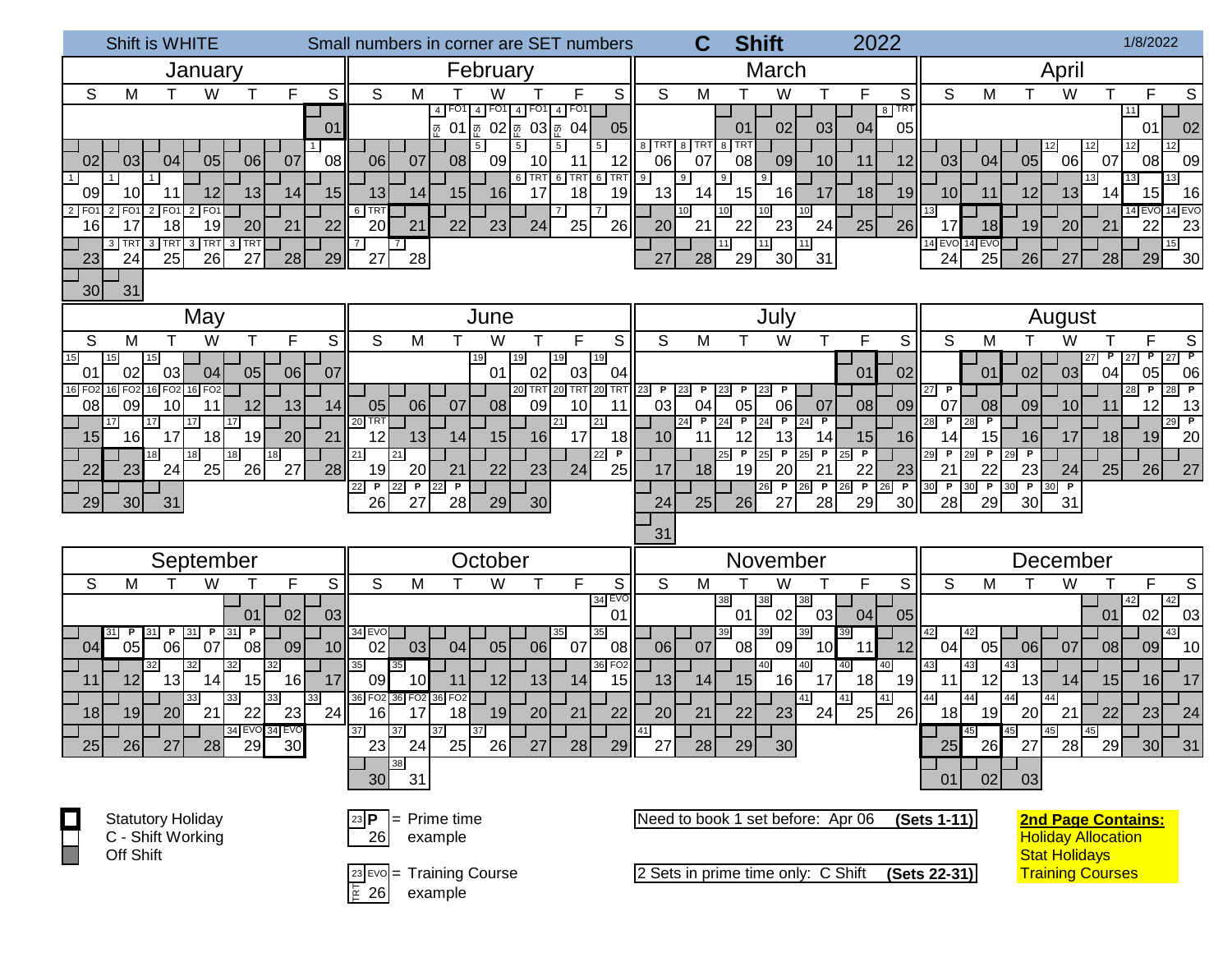| 3 | Year         | In.         | Sets/       | Ŀ         |                  |   |      |
|---|--------------|-------------|-------------|-----------|------------------|---|------|
|   | <b>Hired</b> | <b>Year</b> | <b>Rnd</b>  | $\bar{e}$ |                  | ≏ | Ō    |
|   | $-97$        | 26+         | $3 - 3 - 4$ |           | $28 + 12 = 40$   |   | 10   |
|   | $'98 - '04$  | $19 - 25$   | $3 - 3 - 3$ |           | $24 + 12 = 36$   |   | $-9$ |
|   | $'05 - 09$   | $14 - 18$   | $2 - 3 - 3$ |           | $20 + 12 = 32$ - |   | 8    |
|   | $'10-13$     | $10 - 13$   | $2 - 3 - 2$ |           | $16 + 12 = 28$   |   |      |
|   | $'14-'17$    | $6-9$       | $2 - 2 - 2$ |           | $12 + 12 = 24$   |   | 6    |
|   |              | $2 - 5$     | $2 - 2 - 1$ |           | $08 + 12 = 20$   |   | 5    |

## **C Shift**

|                                                                              | <b>STATUTORY HOLIDAYS</b> |  |                         |  |  |
|------------------------------------------------------------------------------|---------------------------|--|-------------------------|--|--|
| Jan 01                                                                       | New Years                 |  | Aug 01 BC Day           |  |  |
| Feb <sub>21</sub>                                                            | <b>Family Dav</b>         |  | Sep 05 Labour Day       |  |  |
| Apr 15                                                                       | Good Friday               |  | Sep 30 Truth & Rec. Day |  |  |
| Apr 18                                                                       | Easter Mondav             |  | Oct 10 Thanksgiving     |  |  |
| May 23                                                                       | Victoria Day              |  | Nov 11 Rememb. Day      |  |  |
| <b>Jul 01</b>                                                                | Canada Dav                |  | Dec 25 Christmas        |  |  |
|                                                                              |                           |  | Dec 26 Boxing Day       |  |  |
| SD#36 Spring Break<br>Mar 14 - Mar 25<br>SD#36 Xmas Break<br>Dec 19 - Dec 30 |                           |  |                         |  |  |

| <b>TRAINING COURSES</b>     | <b>C</b> - Shift |
|-----------------------------|------------------|
| EVO-a                       | Apr 22 - 25      |
| $EVO-b(C1)$                 | Apr 22 - 25      |
| $EVO-b(C2)$                 | Sep 29 - Oct 02  |
| FO100-C1                    | Jan 16 - 19      |
| 5                           |                  |
| 6                           |                  |
| FO100 Admin                 | Feb 01 - 04      |
| FO200-C1                    | May 08 - 11      |
| FO200-C2                    | Oct 15 - 18      |
| 10                          |                  |
| 11                          |                  |
| 12 <b>FSI</b>               | Feb 01 - 04      |
| 13                          |                  |
| 14                          |                  |
| <b>TRT/High Angle</b><br>15 | Jan 24 - 27      |
| 16 TRT/Con Space            | Feb 17 - 20      |
| 17 TRT/Trench Rescue        | Mar 05 - 08      |
| 18 TRT/Water&Tower          | Jun 09 - 12      |
| 19                          |                  |
| 20                          |                  |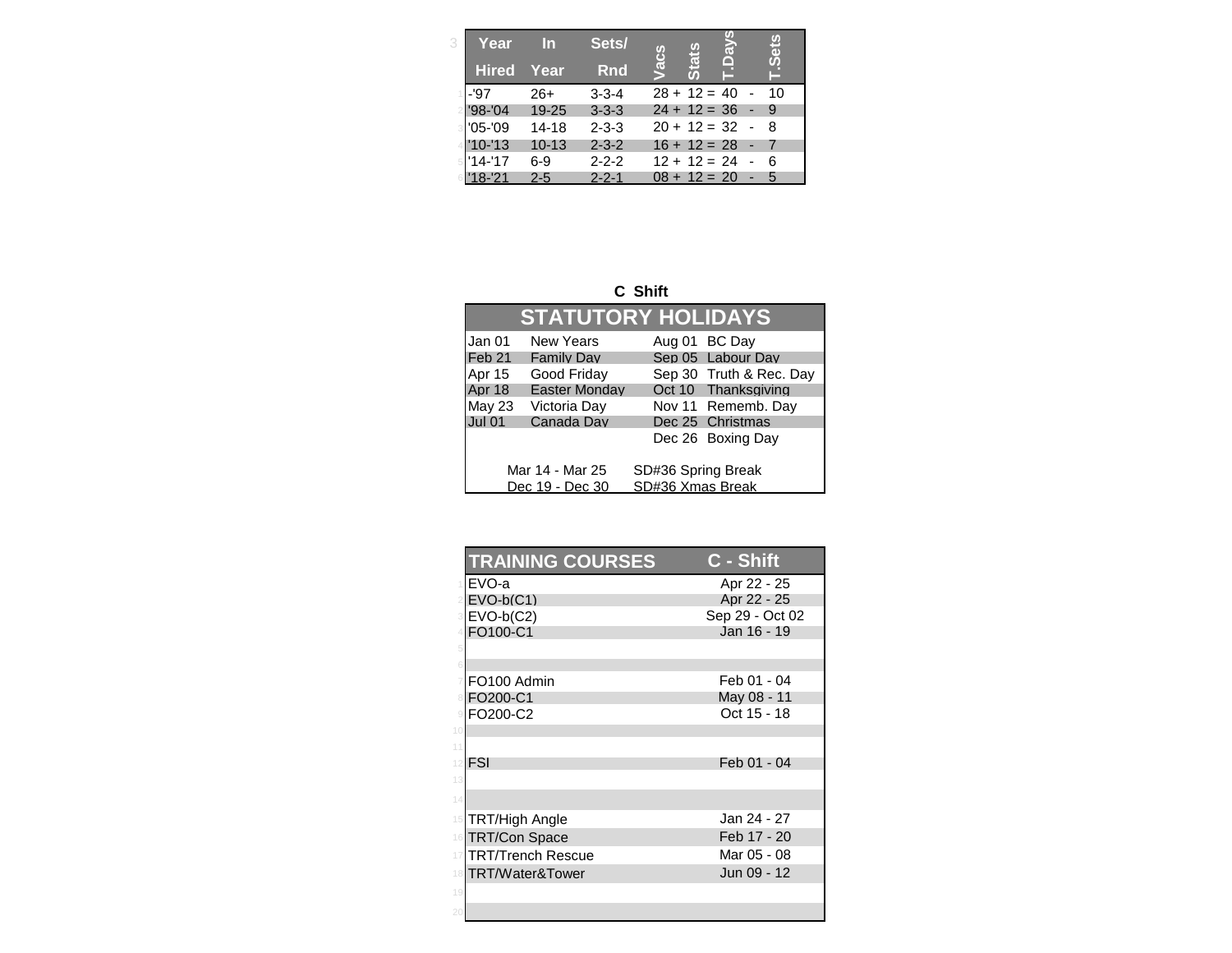| Shift is WHITE                                                                                                                                                                                                                                                            |                                                                                                                                                                                                         | Small numbers in corner are SET numbers                                                                                                                                               | D                                                                   | <b>Shift</b>                                                                                                                        | 2022                                                    |                                                                                                                     |                                                        | 1/2/2022                                                                  |
|---------------------------------------------------------------------------------------------------------------------------------------------------------------------------------------------------------------------------------------------------------------------------|---------------------------------------------------------------------------------------------------------------------------------------------------------------------------------------------------------|---------------------------------------------------------------------------------------------------------------------------------------------------------------------------------------|---------------------------------------------------------------------|-------------------------------------------------------------------------------------------------------------------------------------|---------------------------------------------------------|---------------------------------------------------------------------------------------------------------------------|--------------------------------------------------------|---------------------------------------------------------------------------|
| January                                                                                                                                                                                                                                                                   |                                                                                                                                                                                                         | February                                                                                                                                                                              |                                                                     | March                                                                                                                               |                                                         |                                                                                                                     | April                                                  |                                                                           |
| S<br>M<br>W<br>F<br>Τ<br>07<br>02<br>05<br>06<br>03<br>04<br>2 FO1<br>2 FO1<br>2 FO1<br>$2$ FO1<br>12<br>13<br>14<br> 09 <br>10<br>11<br>20<br>16<br>18<br>19 <sup>l</sup><br>17<br>21<br>$4$ TRT $4$ TRT $4$ TRT $4$ TRT<br>26<br>28<br>23<br>25<br>27<br>24<br>30<br>31 | S<br>S<br>M<br>01<br>01<br>08<br>08<br>06<br>07<br>6 FO1<br>$6$ FO1<br>$15$ $\frac{1}{5}$<br>$13\overline{p}$ 14<br>15<br>$7$ TRT<br>7 TRT<br>7 TRT<br>22<br>22<br>21<br>20<br>8<br>8<br>29<br>27<br>28 | S<br>5 <sub>5</sub><br>03<br>05<br>02<br>04<br>FO1 6 FO1<br>09<br>$10\overline{5}$<br>11 $\overline{p}$<br><u> 12 l</u><br><b>TRT</b><br>16<br>17<br>18<br>19<br>23<br>24<br>25<br>26 | S<br>M<br>$9$ TRT<br>07<br>06<br> 14 <br>13<br>21<br>20<br>28<br>27 | 8<br>8<br>02<br>03<br>01<br>$9$ TRT<br>$9$ TRT<br>$9$ TRT<br> 08 <br>09<br>10<br>15<br>16<br>17<br>23<br>24<br>22<br>30<br>31<br>29 | S<br>05<br>04<br>12<br>11<br>19<br>18<br>11<br>25<br>26 | S<br>M<br>03<br>05<br>04<br>10<br>11<br>12<br>14<br>17<br>18<br>19<br>15 EVO 15 EVO 15 EVO 15 EVO<br>24<br>25<br>26 | W<br>06<br>07<br>13<br>14<br>20<br>21<br>27<br>28      | S<br>12<br>12<br>02<br>01<br>09<br>08<br>16<br>15<br>23<br>22<br>29<br>30 |
| May                                                                                                                                                                                                                                                                       |                                                                                                                                                                                                         | June                                                                                                                                                                                  |                                                                     | July                                                                                                                                |                                                         |                                                                                                                     | August                                                 |                                                                           |
| S<br>W<br>F<br>М                                                                                                                                                                                                                                                          | S<br>S<br>M                                                                                                                                                                                             | S<br>W<br>F                                                                                                                                                                           | S<br>M                                                              | W                                                                                                                                   | S<br>F                                                  | S<br>M                                                                                                              | W                                                      | S<br>F                                                                    |
| 16<br>16<br>06<br>02<br>03<br>04<br>05<br>01                                                                                                                                                                                                                              | 07                                                                                                                                                                                                      | 20<br>03<br>04<br>02<br>01                                                                                                                                                            |                                                                     |                                                                                                                                     | 02<br>01                                                | 27<br>02<br>01                                                                                                      | 03<br>04                                               | ┲<br>28<br>06<br>05                                                       |
| 17 FO <sub>2</sub><br>17 FO <sub>2</sub><br>17 FO <sub>2</sub><br>17 FO <sub>2</sub><br> 08 <br>09<br>12<br>13<br>10<br>11                                                                                                                                                | 05<br>07<br>14<br>06                                                                                                                                                                                    | 21 TRT<br>08<br>09<br>10<br>11                                                                                                                                                        | 04<br>03 <sub>l</sub>                                               | 05<br>07<br>06                                                                                                                      | ᢇ<br>08<br>09                                           | $\overline{P}$<br>28<br>28<br>08<br>07<br>09                                                                        | 10<br>11                                               | 13<br>12                                                                  |
| 20<br>18<br>15<br>16<br>17<br>19                                                                                                                                                                                                                                          | 21 TRT 21 TRT<br><b>21 TRT</b><br>21<br>12<br>14<br>13                                                                                                                                                  | 15<br>16<br>17<br>18                                                                                                                                                                  | 10 <sub>l</sub><br>11                                               | P<br>12<br>13<br>14                                                                                                                 | P<br>15<br>16                                           | 29<br>$\overline{P}$<br>14<br>15<br>16                                                                              | P<br>18<br>17                                          | 20<br>19                                                                  |
| 24<br>25<br>26<br>27<br>22<br>23                                                                                                                                                                                                                                          | 28<br>19<br>21<br>20<br>$\overline{P}$                                                                                                                                                                  | 24<br>22<br>23<br>25<br>$23$ P<br>P.<br>23                                                                                                                                            | 18<br>17<br>26                                                      | 19<br>20<br>21                                                                                                                      | P<br>26<br>26<br>22<br>23<br>$\mathsf{P}$<br>27<br>27   | 21<br>22<br>23<br>P                                                                                                 | 30<br>25<br>24<br>$31$ P                               | 27<br>26                                                                  |
| 31<br>29<br>30 <sup>°</sup>                                                                                                                                                                                                                                               | 28<br>26<br>27                                                                                                                                                                                          | 29<br>30                                                                                                                                                                              | 25<br>24<br>$27$ P<br>31                                            | 27<br>28<br>26                                                                                                                      | 29<br>30                                                | 28<br>29<br>30I                                                                                                     | 31                                                     |                                                                           |
| September                                                                                                                                                                                                                                                                 |                                                                                                                                                                                                         | October                                                                                                                                                                               |                                                                     | November                                                                                                                            |                                                         |                                                                                                                     | December                                               |                                                                           |
| S<br>M<br>W<br>T.<br>F<br>P<br>31<br>31<br>02<br>01                                                                                                                                                                                                                       | $\mathsf{S}$<br>S<br>M<br>03                                                                                                                                                                            | W<br>S<br>F<br>35 EVO<br>01                                                                                                                                                           | $\overline{s}$<br>M                                                 | W<br>02<br>03<br>01                                                                                                                 | S<br>F<br>39<br>05<br>04                                | S<br>M                                                                                                              | W<br>01                                                | $\overline{s}$<br>F<br>03<br>02                                           |
| 06<br>07<br>08<br>09<br>04<br>05                                                                                                                                                                                                                                          | 35 EVO 35 EVO<br>35 EVO<br>04<br>10 <sup>1</sup><br>02<br>03                                                                                                                                            | 07 <br>08<br>05<br>06                                                                                                                                                                 | 07<br> 06                                                           | 08 <br> 09 <br>10I                                                                                                                  | 12 <sub>l</sub><br>11                                   | 05<br>04<br>06                                                                                                      | 07<br> 08                                              | 10<br>09                                                                  |
| 16<br>12<br>13<br>14<br>15<br>11                                                                                                                                                                                                                                          | 17<br>09<br>10<br>11                                                                                                                                                                                    | 13<br>12<br>14<br>15                                                                                                                                                                  | 40<br>14<br>13                                                      | 15<br>16<br>17                                                                                                                      | 41<br>41<br>18<br>19                                    | 44<br>44<br>12<br>11<br>13                                                                                          | 44<br>15<br>14                                         | 17<br>16                                                                  |
| 23<br>18<br>19<br>20<br>21<br>22                                                                                                                                                                                                                                          | 37 FO2 37 FO2<br>37 FO <sub>2</sub><br>18<br>24<br>16<br>17                                                                                                                                             | 20<br>19<br>21<br>22                                                                                                                                                                  | 21<br>20                                                            | 22<br>23<br>24                                                                                                                      | 26<br>25                                                | 18<br>19<br>20                                                                                                      | 21<br>22                                               | 23<br>24                                                                  |
| $\frac{34}{25}$<br>$\sqrt{26}$<br>27<br>28<br>$29$ 30                                                                                                                                                                                                                     | 25<br>23<br>24                                                                                                                                                                                          | $\frac{38}{26}$ $\frac{38}{27}$ $\frac{38}{28}$<br>$^{-29}$                                                                                                                           | $\frac{42}{27}$ $\frac{42}{28}$ $\frac{42}{29}$ $\frac{30}{30}$     |                                                                                                                                     |                                                         | 27<br>25<br>26                                                                                                      | 28<br>$\sqrt{29}$                                      | $30$ $31$                                                                 |
|                                                                                                                                                                                                                                                                           | 30<br>31                                                                                                                                                                                                |                                                                                                                                                                                       |                                                                     |                                                                                                                                     |                                                         | 01<br>02<br>03                                                                                                      |                                                        |                                                                           |
| E<br><b>Statutory Holiday</b><br>D - Shift Working                                                                                                                                                                                                                        | $23$ $\mathsf{P}$<br>$=$ Prime time<br>26                                                                                                                                                               |                                                                                                                                                                                       |                                                                     | Need to book 1 set before: Mar 31                                                                                                   |                                                         | $(Sets 1-11)$                                                                                                       | <b>2nd Page Contains:</b><br><b>Holiday Allocation</b> |                                                                           |
| Off Shift                                                                                                                                                                                                                                                                 | example                                                                                                                                                                                                 |                                                                                                                                                                                       |                                                                     |                                                                                                                                     |                                                         |                                                                                                                     | <b>Stat Holidays</b>                                   |                                                                           |
|                                                                                                                                                                                                                                                                           | $ 23 $ EVO = Training Course<br>$\boxed{\frac{26}{}}$<br>example                                                                                                                                        |                                                                                                                                                                                       |                                                                     | 2 Sets in prime time only: D Shift                                                                                                  |                                                         | (Sets 22-31)                                                                                                        | <b>Training Courses</b>                                |                                                                           |